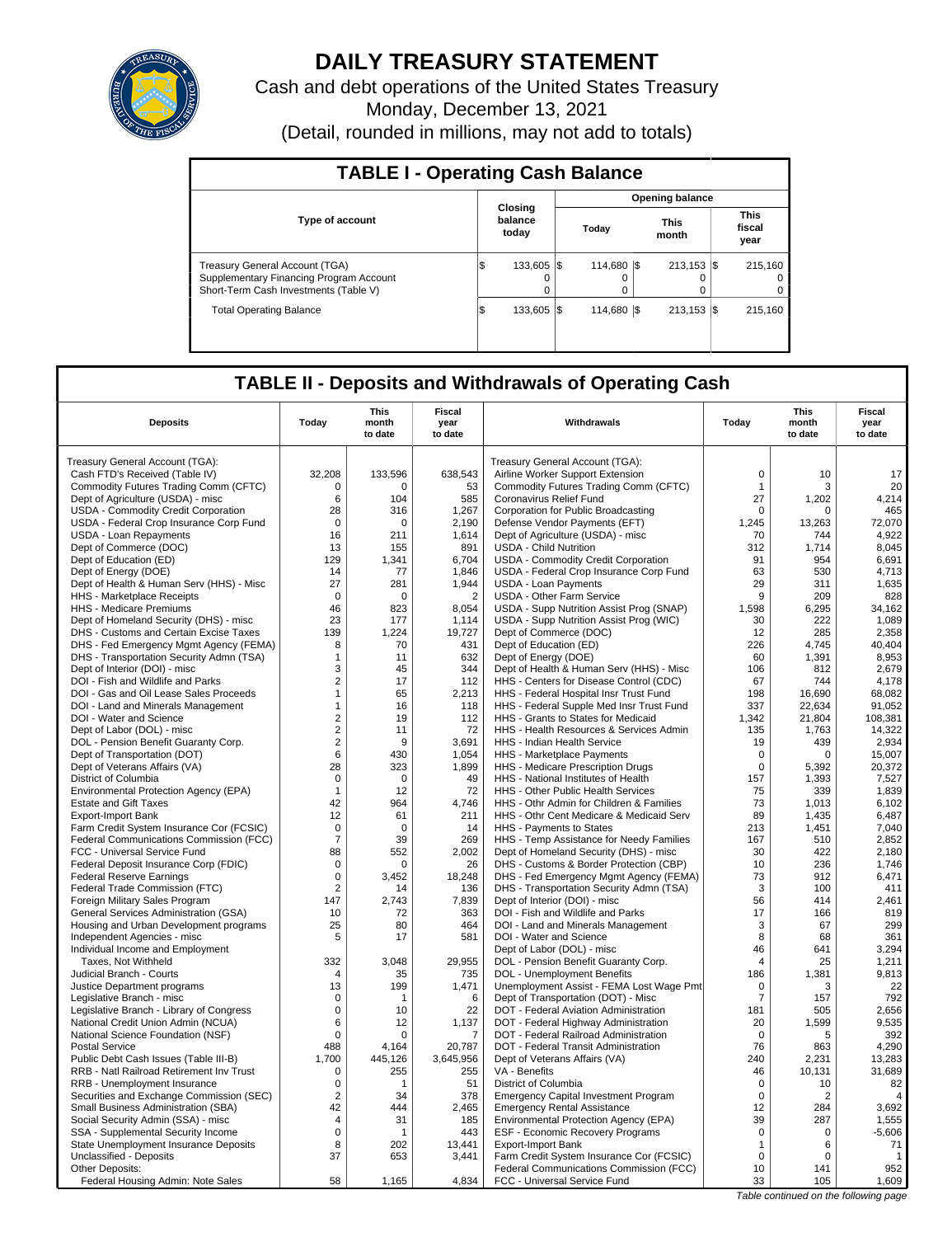|                                      |          |                                 |                           | <b>TABLE II cont. - Deposits and Withdrawals of Operating Cash</b> |                       |                                 |                                  |
|--------------------------------------|----------|---------------------------------|---------------------------|--------------------------------------------------------------------|-----------------------|---------------------------------|----------------------------------|
| <b>Deposits</b>                      | Today    | <b>This</b><br>month<br>to date | Fiscal<br>year<br>to date | Withdrawals                                                        | Today                 | <b>This</b><br>month<br>to date | <b>Fiscal</b><br>year<br>to date |
|                                      |          |                                 |                           | Federal Deposit Insurance Corp (FDIC)                              | 1                     | 20                              | 115                              |
|                                      |          |                                 |                           | Federal Employees Insurance Payments                               | 209                   | 3,469                           | 19,171                           |
|                                      |          |                                 |                           | Federal Salaries (EFT)                                             | 1.858                 | 7.757                           | 44.678                           |
|                                      |          |                                 |                           | Federal Trade Commission (FTC)                                     | $\Omega$              | 2                               | 49                               |
|                                      |          |                                 |                           | General Services Administration (GSA)                              | 100                   | 1,119                           | 5,552                            |
|                                      |          |                                 |                           | Housing and Urban Development programs                             | 183                   | 4,929                           | 17,310                           |
|                                      |          |                                 |                           | Independent Agencies - misc                                        | 18                    | 211                             | 1,003                            |
|                                      |          |                                 |                           | <b>Interest on Treasury Securities</b>                             | $\mathbf 0$           | 62                              | 62,083                           |
|                                      |          |                                 |                           | IRS - Advanced Child Tax Credit (EFT)                              | $\mathbf 0$           | $\Omega$                        | 27.144                           |
|                                      |          |                                 |                           | IRS - Economic Impact Payments (EFT)                               | $\mathbf 0$           | 340                             | 1,836                            |
|                                      |          |                                 |                           | IRS Tax Refunds Business (EFT)                                     | 285                   | 1.363                           | 7.182                            |
|                                      |          |                                 |                           | IRS Tax Refunds Individual (EFT)                                   | 13                    | 928                             | 13,077                           |
|                                      |          |                                 |                           | Judicial Branch - Courts                                           | 11                    | 39                              | 329                              |
|                                      |          |                                 |                           | Justice Department programs                                        | 60                    | 668                             | 3.662                            |
|                                      |          |                                 |                           | Legislative Branch - misc                                          | 3                     | 53                              | 305                              |
|                                      |          |                                 |                           | Legislative Branch - Library of Congress                           | $\overline{2}$        | 8                               | 164                              |
|                                      |          |                                 |                           | <b>NASA</b>                                                        | 41                    | 822                             | 4,448                            |
|                                      |          |                                 |                           | National Credit Union Admin (NCUA)                                 | $\mathbf{1}$          | 3                               | 28                               |
|                                      |          |                                 |                           | National Science Foundation (NSF)                                  | 28                    | 231                             | 1.396                            |
|                                      |          |                                 |                           | Postal Service Money Orders and Other                              | 207                   | 1.539                           | 8,411                            |
|                                      |          |                                 |                           | Public Debt Cash Redemp. (Table III-B)                             | 1,612                 | 423,690                         | 3,179,728                        |
|                                      |          |                                 |                           | Railroad Retirement Board (RRB) - misc                             | $\Omega$              | 3                               | 12                               |
|                                      |          |                                 |                           | <b>RRB - Benefit Payments</b>                                      | $\overline{2}$        | 1,146                           | 3.462                            |
|                                      |          |                                 |                           | Securities and Exchange Commission (SEC)                           | $\overline{2}$        | 13                              | 239                              |
|                                      |          |                                 |                           | Small Business Administration (SBA)                                | 1,177                 | 18,359                          | 125,380                          |
|                                      |          |                                 |                           | Social Security Admin (SSA) - misc                                 | 54                    | 176                             | 946                              |
|                                      |          |                                 |                           | <b>SSA - Benefits Payments</b>                                     | 59                    | 43.431                          | 213.468                          |
|                                      |          |                                 |                           | SSA - Supplemental Security Income                                 | 8                     | 4,417                           | 13,390                           |
|                                      |          |                                 |                           | <b>Transportation Services</b>                                     | 0                     | 0                               | 683                              |
|                                      |          |                                 |                           | Other Withdrawals:                                                 |                       |                                 |                                  |
|                                      |          |                                 |                           | Thrift Savings Plan Transfer                                       | 1,385                 | 11,299                          | 22,560                           |
|                                      |          |                                 |                           | Unclassified                                                       | 1,641                 | 12,583                          | 68,895                           |
|                                      |          |                                 |                           |                                                                    |                       |                                 |                                  |
| <b>Total Other Deposits</b>          | 58       | 2,650                           | 19,748                    | Total, Other Withdrawals                                           | 3,025                 | 39,884                          | 153,491                          |
| Change in Balance of Uncollected     |          |                                 |                           |                                                                    |                       |                                 |                                  |
| <b>Funds</b>                         | 0        | 0                               | $\mathbf 0$               |                                                                    |                       |                                 |                                  |
| <b>Transfers from Depositaries</b>   | $\Omega$ | $\mathbf 0$                     | $\mathbf 0$               | <b>Transfers to Depositaries</b>                                   | $\mathbf 0$           | $\Omega$                        | $\mathbf 0$                      |
|                                      |          |                                 |                           |                                                                    |                       |                                 |                                  |
| <b>Total TGA Deposits</b>            | 35,738   | 604,192                         | 4,470,713                 | <b>Total TGA Withdrawals</b>                                       | 16,813                | 683,740                         | 4,552,268                        |
|                                      |          |                                 |                           |                                                                    |                       |                                 |                                  |
| Short-Term Cash Investments:         |          |                                 |                           | Short-Term Cash Investments:                                       |                       |                                 |                                  |
| Transfers from TGA (Table V)         | $\Omega$ | $\Omega$                        | $\Omega$                  | Transfers to TGA (Table V)                                         | $\Omega$              | $\Omega$                        | $\Omega$                         |
| Total Deposits (excluding transfers) | 35.738   | 604.192                         | 4.470.713<br>l\$          | Total Withdrawals (excluding transfers)                            | $16.813$ $\text{\AA}$ | 683.740 \$                      | 4.552.268                        |
|                                      |          |                                 |                           |                                                                    |                       |                                 |                                  |
|                                      |          |                                 |                           |                                                                    |                       |                                 |                                  |

| Net Change in Operating Cash Balance | $18,925$ \$ | $-79.548$ \\$ | -81.555 |
|--------------------------------------|-------------|---------------|---------|
|                                      |             |               |         |

|                                          |                      |          |                                 |                           | <b>TABLE III-A - Public Debt Transactions</b> |       |                  |     |                    |                |  |  |  |  |  |  |  |  |  |  |  |  |  |  |  |  |  |  |  |  |  |  |  |  |  |  |  |  |  |  |  |  |  |  |  |  |  |  |  |  |  |  |  |  |  |  |  |  |  |  |  |  |  |  |  |  |  |  |  |  |                                 |                           |
|------------------------------------------|----------------------|----------|---------------------------------|---------------------------|-----------------------------------------------|-------|------------------|-----|--------------------|----------------|--|--|--|--|--|--|--|--|--|--|--|--|--|--|--|--|--|--|--|--|--|--|--|--|--|--|--|--|--|--|--|--|--|--|--|--|--|--|--|--|--|--|--|--|--|--|--|--|--|--|--|--|--|--|--|--|--|--|--|--|---------------------------------|---------------------------|
| <b>Issues</b>                            | Today                |          | <b>This</b><br>month<br>to date | Fiscal<br>year<br>to date | <b>Redemptions</b>                            | Todav |                  |     |                    |                |  |  |  |  |  |  |  |  |  |  |  |  |  |  |  |  |  |  |  |  |  |  |  |  |  |  |  |  |  |  |  |  |  |  |  |  |  |  |  |  |  |  |  |  |  |  |  |  |  |  |  |  |  |  |  |  |  |  |  |  | <b>This</b><br>month<br>to date | Fiscal<br>year<br>to date |
| Marketable:                              |                      |          |                                 |                           | Marketable:                                   |       |                  |     |                    |                |  |  |  |  |  |  |  |  |  |  |  |  |  |  |  |  |  |  |  |  |  |  |  |  |  |  |  |  |  |  |  |  |  |  |  |  |  |  |  |  |  |  |  |  |  |  |  |  |  |  |  |  |  |  |  |  |  |  |  |  |                                 |                           |
| Bills:                                   |                      |          |                                 |                           | <b>Bills</b>                                  |       | $\Omega$         | I\$ | 403,095 \$         | 2,601,507      |  |  |  |  |  |  |  |  |  |  |  |  |  |  |  |  |  |  |  |  |  |  |  |  |  |  |  |  |  |  |  |  |  |  |  |  |  |  |  |  |  |  |  |  |  |  |  |  |  |  |  |  |  |  |  |  |  |  |  |  |                                 |                           |
| <b>Regular Series</b>                    |                      | 0<br>l\$ | 319,079 \$                      | 1,769,453                 | <b>Notes</b>                                  |       | 0                |     |                    | 427,779        |  |  |  |  |  |  |  |  |  |  |  |  |  |  |  |  |  |  |  |  |  |  |  |  |  |  |  |  |  |  |  |  |  |  |  |  |  |  |  |  |  |  |  |  |  |  |  |  |  |  |  |  |  |  |  |  |  |  |  |  |                                 |                           |
| Cash Management Series                   |                      | 0        | 110,002                         | 930,017                   | <b>Bonds</b>                                  |       |                  |     |                    | 30,632         |  |  |  |  |  |  |  |  |  |  |  |  |  |  |  |  |  |  |  |  |  |  |  |  |  |  |  |  |  |  |  |  |  |  |  |  |  |  |  |  |  |  |  |  |  |  |  |  |  |  |  |  |  |  |  |  |  |  |  |  |                                 |                           |
| Notes                                    |                      |          | -2                              | 734,282                   | <b>Federal Financing Bank</b>                 |       | $\Omega$         |     |                    | $\Omega$       |  |  |  |  |  |  |  |  |  |  |  |  |  |  |  |  |  |  |  |  |  |  |  |  |  |  |  |  |  |  |  |  |  |  |  |  |  |  |  |  |  |  |  |  |  |  |  |  |  |  |  |  |  |  |  |  |  |  |  |  |                                 |                           |
| <b>Bonds</b>                             |                      | U        | 25                              | 116,627                   | Nonmarketable:                                |       |                  |     |                    |                |  |  |  |  |  |  |  |  |  |  |  |  |  |  |  |  |  |  |  |  |  |  |  |  |  |  |  |  |  |  |  |  |  |  |  |  |  |  |  |  |  |  |  |  |  |  |  |  |  |  |  |  |  |  |  |  |  |  |  |  |                                 |                           |
| Inflation-Protected Securities Increment | 1,364                |          | 5,606                           | 14,058                    | United States Savings Securities              |       | 55               |     | 512                | 2,103          |  |  |  |  |  |  |  |  |  |  |  |  |  |  |  |  |  |  |  |  |  |  |  |  |  |  |  |  |  |  |  |  |  |  |  |  |  |  |  |  |  |  |  |  |  |  |  |  |  |  |  |  |  |  |  |  |  |  |  |  |                                 |                           |
| <b>Federal Financing Bank</b>            |                      | n        | $\Omega$                        |                           | <b>Government Account Series</b>              |       | 179,535          |     | 1,932,335          | 14,648,069     |  |  |  |  |  |  |  |  |  |  |  |  |  |  |  |  |  |  |  |  |  |  |  |  |  |  |  |  |  |  |  |  |  |  |  |  |  |  |  |  |  |  |  |  |  |  |  |  |  |  |  |  |  |  |  |  |  |  |  |  |                                 |                           |
| Nonmarketable:                           |                      |          |                                 |                           | Hope Bonds                                    |       | O                |     |                    | $\overline{0}$ |  |  |  |  |  |  |  |  |  |  |  |  |  |  |  |  |  |  |  |  |  |  |  |  |  |  |  |  |  |  |  |  |  |  |  |  |  |  |  |  |  |  |  |  |  |  |  |  |  |  |  |  |  |  |  |  |  |  |  |  |                                 |                           |
| United States Savings Securities:        |                      |          |                                 |                           | <b>Domestic Series</b>                        |       |                  |     |                    | 4,190          |  |  |  |  |  |  |  |  |  |  |  |  |  |  |  |  |  |  |  |  |  |  |  |  |  |  |  |  |  |  |  |  |  |  |  |  |  |  |  |  |  |  |  |  |  |  |  |  |  |  |  |  |  |  |  |  |  |  |  |  |                                 |                           |
| Cash Issue Price                         | 151                  |          | 621                             | 1,991                     | <b>Foreign Series</b>                         |       | $\Omega$         |     |                    | 0              |  |  |  |  |  |  |  |  |  |  |  |  |  |  |  |  |  |  |  |  |  |  |  |  |  |  |  |  |  |  |  |  |  |  |  |  |  |  |  |  |  |  |  |  |  |  |  |  |  |  |  |  |  |  |  |  |  |  |  |  |                                 |                           |
| Interest Increment                       |                      | 3        | 368                             | 1,098                     | <b>State and Local Series</b>                 |       |                  |     | 4,077              | 27,531         |  |  |  |  |  |  |  |  |  |  |  |  |  |  |  |  |  |  |  |  |  |  |  |  |  |  |  |  |  |  |  |  |  |  |  |  |  |  |  |  |  |  |  |  |  |  |  |  |  |  |  |  |  |  |  |  |  |  |  |  |                                 |                           |
| <b>Government Account Series</b>         | 178,042              |          | 1,904,341                       | 14,643,006                | Other                                         |       | 1,550            |     | 15,586             | 85,293         |  |  |  |  |  |  |  |  |  |  |  |  |  |  |  |  |  |  |  |  |  |  |  |  |  |  |  |  |  |  |  |  |  |  |  |  |  |  |  |  |  |  |  |  |  |  |  |  |  |  |  |  |  |  |  |  |  |  |  |  |                                 |                           |
| Hope Bonds                               |                      |          |                                 |                           |                                               |       |                  |     |                    |                |  |  |  |  |  |  |  |  |  |  |  |  |  |  |  |  |  |  |  |  |  |  |  |  |  |  |  |  |  |  |  |  |  |  |  |  |  |  |  |  |  |  |  |  |  |  |  |  |  |  |  |  |  |  |  |  |  |  |  |  |                                 |                           |
| <b>Domestic Series</b>                   |                      |          |                                 |                           |                                               |       |                  |     |                    |                |  |  |  |  |  |  |  |  |  |  |  |  |  |  |  |  |  |  |  |  |  |  |  |  |  |  |  |  |  |  |  |  |  |  |  |  |  |  |  |  |  |  |  |  |  |  |  |  |  |  |  |  |  |  |  |  |  |  |  |  |                                 |                           |
| <b>Foreign Series</b>                    |                      |          |                                 |                           |                                               |       |                  |     |                    |                |  |  |  |  |  |  |  |  |  |  |  |  |  |  |  |  |  |  |  |  |  |  |  |  |  |  |  |  |  |  |  |  |  |  |  |  |  |  |  |  |  |  |  |  |  |  |  |  |  |  |  |  |  |  |  |  |  |  |  |  |                                 |                           |
| State and Local Series                   |                      |          |                                 | 10,259                    |                                               |       |                  |     |                    |                |  |  |  |  |  |  |  |  |  |  |  |  |  |  |  |  |  |  |  |  |  |  |  |  |  |  |  |  |  |  |  |  |  |  |  |  |  |  |  |  |  |  |  |  |  |  |  |  |  |  |  |  |  |  |  |  |  |  |  |  |                                 |                           |
| Other                                    | 1,549                |          | 15,585                          | 85,399                    | <b>Total Redemptions</b>                      |       | $181,147$ \$     |     | 2,355,606 \$       | 17,827,104     |  |  |  |  |  |  |  |  |  |  |  |  |  |  |  |  |  |  |  |  |  |  |  |  |  |  |  |  |  |  |  |  |  |  |  |  |  |  |  |  |  |  |  |  |  |  |  |  |  |  |  |  |  |  |  |  |  |  |  |  |                                 |                           |
| <b>Total Issues</b>                      | $181,108$ $\sqrt{5}$ |          | $2,355,624$ \$                  | 18,306,191                | Net Change in Public Debt Outstanding         |       | $-39$ $\sqrt{3}$ |     | $18 \text{ }  $ \$ | 479,086        |  |  |  |  |  |  |  |  |  |  |  |  |  |  |  |  |  |  |  |  |  |  |  |  |  |  |  |  |  |  |  |  |  |  |  |  |  |  |  |  |  |  |  |  |  |  |  |  |  |  |  |  |  |  |  |  |  |  |  |  |                                 |                           |
|                                          |                      |          |                                 |                           |                                               |       |                  |     |                    |                |  |  |  |  |  |  |  |  |  |  |  |  |  |  |  |  |  |  |  |  |  |  |  |  |  |  |  |  |  |  |  |  |  |  |  |  |  |  |  |  |  |  |  |  |  |  |  |  |  |  |  |  |  |  |  |  |  |  |  |  |                                 |                           |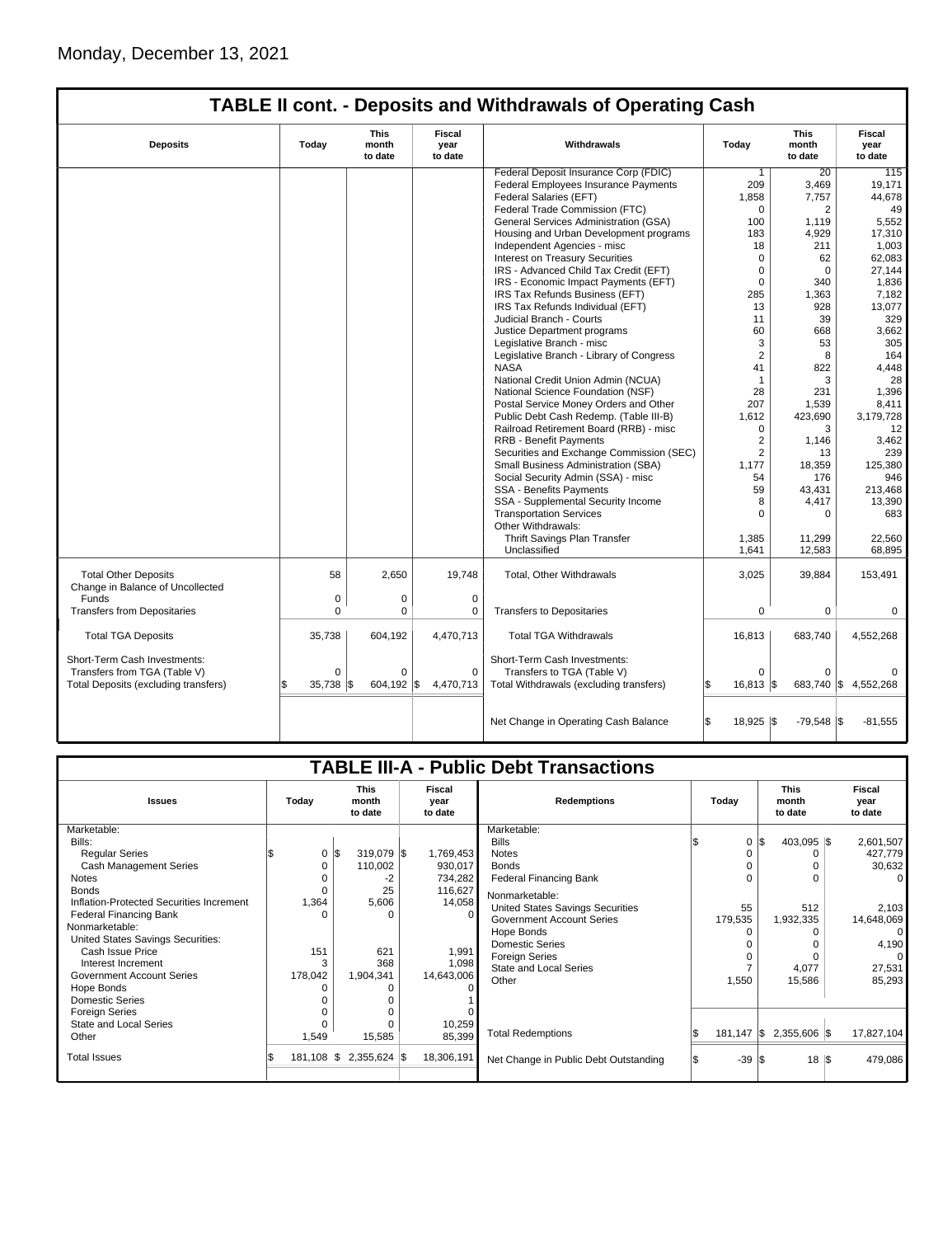| <b>TABLE III-B - Adjustment of Public Debt</b><br><b>Transactions to Cash Basis</b>                                                                                                                                                                                                |           |                                                                 |            |                                               |                                                               |  |  |  |  |  |
|------------------------------------------------------------------------------------------------------------------------------------------------------------------------------------------------------------------------------------------------------------------------------------|-----------|-----------------------------------------------------------------|------------|-----------------------------------------------|---------------------------------------------------------------|--|--|--|--|--|
| <b>Transactions</b>                                                                                                                                                                                                                                                                |           | Today                                                           |            | <b>This</b><br>month<br>to date               | Fiscal<br>year<br>to date                                     |  |  |  |  |  |
| Public Debt Cash Issues:<br>Public Debt Issues (Table III-A)<br>Premium on New Issues<br>Discount on New Issues:<br>Bills (-)<br>Bonds and Notes (-)<br>Federal Financing Bank (-)<br>Government Account Transactions (-)<br>Hope Bonds (-)<br>Interest Increment on United States | l\$       | $181,108$ $\sqrt{5}$<br>$\Omega$<br>0<br>0<br>0<br>178,042<br>3 |            | 183<br>$\Omega$<br>O<br>1,904,341<br>n<br>368 | 2,355,624 \$18,306,191<br>3,752<br>603<br>5,642<br>14,643,006 |  |  |  |  |  |
| Savings Securities (-)<br>Inflation-Protected Securities Increment<br><b>Total Public Debt Cash Issues</b>                                                                                                                                                                         |           | 1,364                                                           |            | 5,606                                         | 1,098<br>13,639                                               |  |  |  |  |  |
| Deposited in TGA<br><b>Public Debt Cash Redemptions:</b><br>Public Debt Redemptions (Table III-A)<br>Premium on Debt Buyback Operation<br>Discount on Debt Buyback Operation (-)<br>Federal Financing Bank (-)<br>Government Account Transactions (-)<br>Hope Bonds (-)            | \$<br>l\$ | 1,700<br>181,147<br>Ο<br>o<br>0<br>179,535<br>O                 | l\$<br>I\$ | 445,126 \$<br>O<br>o<br>o<br>1,931,916<br>O   | 3,645,956<br>2,355,606 \$17,827,104<br>14,647,377             |  |  |  |  |  |
| <b>Total Public Debt Cash Redemptions</b><br>Withdrawn from TGA                                                                                                                                                                                                                    | \$        | $1,612$ $\sqrt{5}$                                              |            | 423,690 \$                                    | 3,179,728                                                     |  |  |  |  |  |

| <b>TABLE III-C - Debt Subject to Limit</b>                                        |                           |                           |                           |                           |
|-----------------------------------------------------------------------------------|---------------------------|---------------------------|---------------------------|---------------------------|
|                                                                                   | Closina                   |                           | Opening balance           |                           |
| <b>Balance Transactions</b>                                                       | balance<br>today          | Today                     | <b>This</b><br>month      | Fiscal<br>year            |
| Debt Held by the Public<br>Intragovernmental Holdings<br><b>Total Public Debt</b> | \$22,684,046<br>6,223,959 | \$22,686,900<br>6,221,144 | \$22,645,912<br>6,262,075 | \$22,282,900<br>6,146,018 |
| Outstanding<br>Less: Debt Not<br>Subject to Limit:                                | 28,908,005                | 28,908,044                | 28,907,987                | 28,428,919                |
| Other Debt                                                                        | 478                       | 478                       | 478                       | 478                       |
| <b>Unamortized Discount</b>                                                       | 20.036                    | 20.075                    | 20,018                    | 20,950                    |
| <b>Federal Financing Bank</b>                                                     | 6,053                     | 6,053                     | 6,053                     | 6,053                     |
| Hope Bonds                                                                        | O                         | O                         | n                         | O                         |
| Plus: Other Debt Subject to Limit<br>Guaranteed Debt of                           |                           |                           |                           |                           |
| Government Agencies                                                               | $\Omega$                  | $\Omega$                  | $\Omega$                  | 0                         |
| <b>Total Public Debt</b><br>Subject to Limit                                      | \$28,881,438              | \$28,881,438              | \$28,881,438              | \$28,401,438              |
|                                                                                   |                           |                           |                           |                           |
| <b>Statutory Debt Limit</b>                                                       | \$28,881,463              | \$28,881,463              | \$28,881,463              | \$28,401,463              |
|                                                                                   |                           |                           |                           |                           |

| <b>TABLE IV - Federal Tax Deposits</b>                                                                                                                                                                                                        |     |                                               |     |                                                        |     |                                                                |
|-----------------------------------------------------------------------------------------------------------------------------------------------------------------------------------------------------------------------------------------------|-----|-----------------------------------------------|-----|--------------------------------------------------------|-----|----------------------------------------------------------------|
| <b>Classification</b>                                                                                                                                                                                                                         |     | Today                                         |     | <b>This</b><br>month<br>to date                        |     | Fiscal<br>year<br>to date                                      |
| Withheld Income and Employment Taxes<br>Individual Income Taxes<br><b>Railroad Retirement Taxes</b><br><b>Excise Taxes</b><br><b>Corporation Income Taxes</b><br><b>Federal Unemployment Taxes</b><br>Estate and Gift Taxes & Misc IRS Rcpts. | l\$ | 25,965<br>897<br>75<br>566<br>5,460<br>1<br>1 | l\$ | 122,892<br>3,558<br>218<br>1,224<br>11,173<br>16<br>97 | l\$ | 586,882<br>25,956<br>1,084<br>13,893<br>34,522<br>761<br>1,269 |
| Total                                                                                                                                                                                                                                         | \$  | 32,965                                        | 1\$ | 139,179                                                | 1\$ | 664,367                                                        |
| Cash Federal Tax Deposits:<br><b>Direct</b><br><b>Through Depositaries</b>                                                                                                                                                                    | \$  | 179<br>32,030                                 | l\$ | 658<br>132,938                                         | l\$ | 5,892<br>632,652                                               |
| <b>Total Cash FTD's</b>                                                                                                                                                                                                                       | \$  | 32,208                                        | l\$ | 133,596                                                | l\$ | 638,543                                                        |
| Inter-agency Transfers<br>Total                                                                                                                                                                                                               | \$  | 757<br>32,965                                 | 1\$ | 5,583<br>139,179                                       | l\$ | 25,824<br>664,367                                              |
|                                                                                                                                                                                                                                               |     |                                               |     |                                                        |     |                                                                |

| <b>TABLE V - Short-Term Cash Investments</b> |          |                           |                 |       |  |  |  |  |  |  |  |
|----------------------------------------------|----------|---------------------------|-----------------|-------|--|--|--|--|--|--|--|
|                                              |          | <b>Type of Depositary</b> |                 |       |  |  |  |  |  |  |  |
| <b>Balance Transactions</b>                  |          |                           |                 | Total |  |  |  |  |  |  |  |
|                                              | А        | в                         | С               |       |  |  |  |  |  |  |  |
| Opening Balance Today<br>Deposits:           | 0        | I\$<br>0                  | 1\$<br>$\Omega$ | I\$   |  |  |  |  |  |  |  |
| <b>Transfers to Depositaries</b>             | O        | n                         | 0               |       |  |  |  |  |  |  |  |
| <b>Special Direct Investment</b>             | Ω        | Ω                         | 0               |       |  |  |  |  |  |  |  |
| <b>Term Investment</b>                       | O        | O                         | 0               |       |  |  |  |  |  |  |  |
| Repo Investment                              | O        | n                         | U               |       |  |  |  |  |  |  |  |
| Withdrawals:                                 |          |                           |                 |       |  |  |  |  |  |  |  |
| <b>Treasury Initiated</b>                    | O        | 0                         | 0               |       |  |  |  |  |  |  |  |
| Depositary Initiated                         | $\Omega$ | O                         | 0               |       |  |  |  |  |  |  |  |
| <b>Special Direct Investment</b>             | Ω        | Ω                         | 0               |       |  |  |  |  |  |  |  |
| <b>Term Investment</b>                       | Ω        | Ω                         | 0               |       |  |  |  |  |  |  |  |
| Repo Investment                              | O        | 0                         | 0               |       |  |  |  |  |  |  |  |
|                                              |          |                           |                 |       |  |  |  |  |  |  |  |
| Closing Balance Today                        | 0        | I\$<br>0                  | S<br>0          | I\$   |  |  |  |  |  |  |  |

| <b>TABLE VI - Income Tax Refunds Issued</b> |     |       |     |                                 |     |                           |  |  |  |  |
|---------------------------------------------|-----|-------|-----|---------------------------------|-----|---------------------------|--|--|--|--|
| <b>Classification</b>                       |     | Today |     | <b>This</b><br>month<br>to date |     | Fiscal<br>year<br>to date |  |  |  |  |
| IRS - Advanced Child Tax Credit (Checks)    | I\$ | 0     | 1\$ | $\Omega$                        | 125 | 4,057                     |  |  |  |  |
| IRS - Advanced Child Tax Credit (EFT)       |     | 0     |     | 0                               |     | 27.144                    |  |  |  |  |
| IRS - Economic Impact Payments (Checks)     |     | 0     |     | 261                             |     | 2.074                     |  |  |  |  |
| IRS - Economic Impact Payments (EFT)        |     | 0     |     | 340                             |     | 1,836                     |  |  |  |  |
| IRS Tax Refunds Business (Checks)           |     | 253   |     | 2.521                           |     | 21.411                    |  |  |  |  |
| IRS Tax Refunds Business (EFT)              |     | 285   |     | 1.363                           |     | 7.182                     |  |  |  |  |
| IRS Tax Refunds Individual (Checks)         |     | 15    |     | 1.388                           |     | 11,135                    |  |  |  |  |
| IRS Tax Refunds Individual (EFT)            |     | 13    |     | 928                             |     | 13.077                    |  |  |  |  |
|                                             |     |       |     |                                 |     |                           |  |  |  |  |

### **Daily Treasury Statement Footnotes:**

#### **General Footnotes and Statements:**

This statement summarizes the United States Treasury's cash and debt operations for the Federal Government. Treasury's operating cash is maintained in an account at the Federal Reserve Bank of New York and in short-term cash investments. Treasury minimized and then suspended its short-term cash investment program beginning in November 2008, but anticipates investing again when market conditions warrant. Major information sources include: Federal Reserve Banks, Treasury Regional Financial Centers, Internal Revenue Service Centers, various electronic systems, and information on the Public Debt. Information is presented on a modified cash basis. Deposits are reflected as received and withdrawals are reflected as processed.SOURCE: Bureau of the Fiscal Service, Department of the Treasury. Note: The Daily Treasury Statement (DTS) is available by 4:00 p.m. the following business day on the Fiscal Service website https://fiscal.treasury.gov/reports-statements/dts/. For more information, call the Cash Reporting Branch at 202-874-9789.

#### **TABLE III-A – Public Debt Transactions**

Stated at face value except for savings and retirement plan securities which are stated at current redemption value.